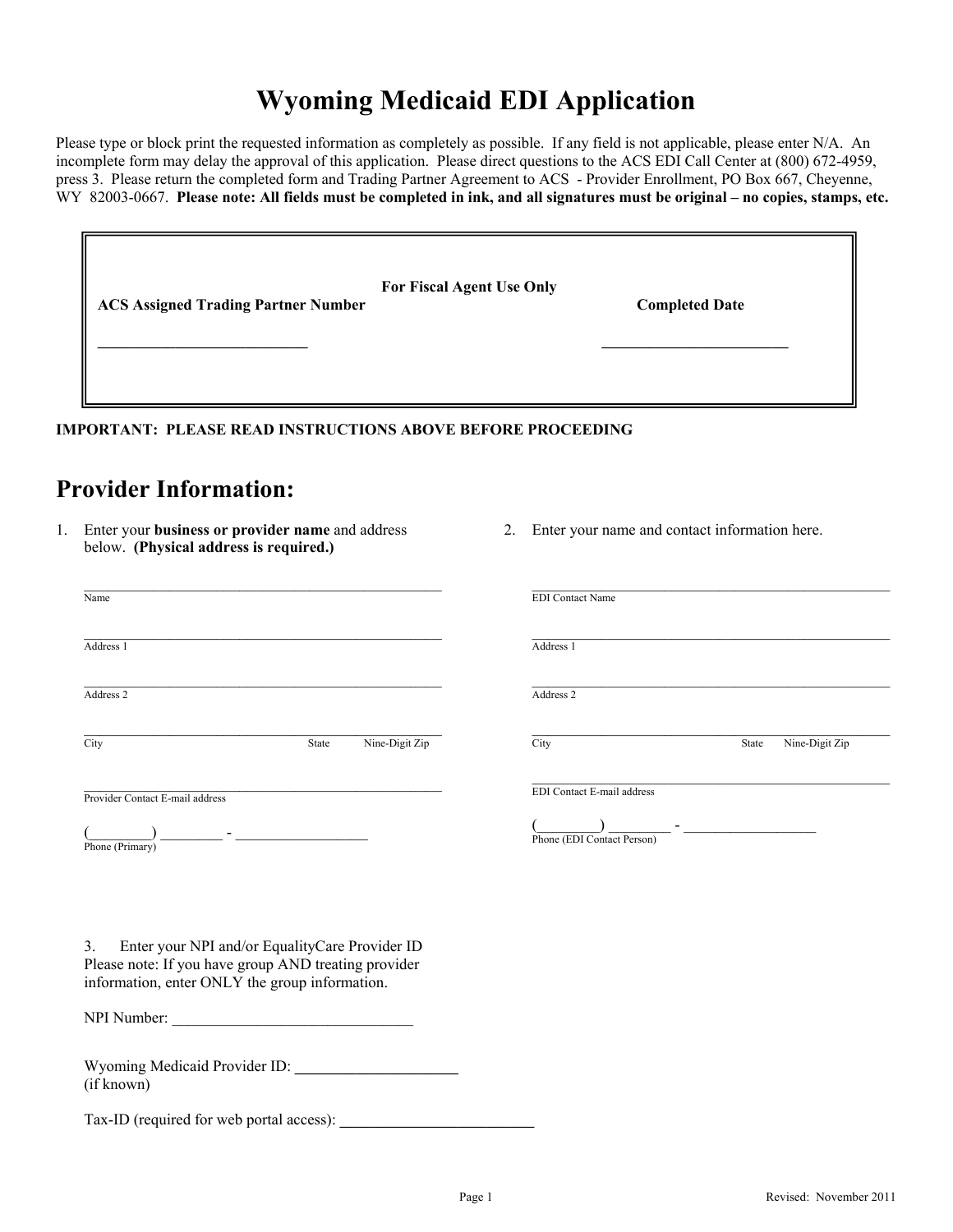## **Remittance Advices and 835 Health Care Claim Payment files**

By signing the provider agreement and returning this application, you will automatically be given access to the Wyoming EqualityCare Secure Web Portal and will be mailed an EDI Welcome Letter containing the necessary user information to register on the secure web portal, which will include access to Wyoming Medicaid's Proprietary Remittance Advice. **If you choose to make use of the 835 Health Care Claim Payment/Advice, you will no longer receive copies of these Remittance Advices through postal mail, and will be directed to retrieve them through the Secure Web Portal.** 

1. The 835 Health Care Claim Payment/Advice is the electronic transmission of remittance data from Wyoming Medicaid to a provider (or clearinghouse). This remittance data is often referred to as an EOB (Explanation of Benefits). It is used to reconcile a payment against the claims a provider submitted to Wyoming Medicaid. To use the 835 Health Care Claim Payment/Advice requires special computer software capable of processing it.

Will you or a third party use the 835 Health Care Claim Payment/Advice? Please note – the 835 can only be delivered to a single trading partner number – i.e. either the clearinghouse OR the provider, but not both, can retrieve the 835 file. Regardless of where the 835 file is being delivered, Wyoming Medicaid's Proprietary Remittance Advice will continue to be available via the Secure Web Portal to the provider.

 $\Box$  I will retrieve my 835 (deliver to the Secure Web Portal and stop my mailed paper remittance advices)

 $\Box$  A third party (e.g., clearinghouse) will retrieve my 835 (deliver to the clearinghouse/third-party and stop my mailed paper remittance advices):

(trading partner of third-party/clearinghouse)

 $\Box$  I do not wish to use the 835 at this time (I wish to continue receiving mailed paper remittance advices. I am aware that in the future there may be a cost associated with this selection).

OR

My 835 files are ALREADY being delivered to trading partner and twish to stop the delivery (trading partner name and number) to this trading partner number and begin the delivery to a new trading partner number

(trading partner name and number)

effective

(date change is effective)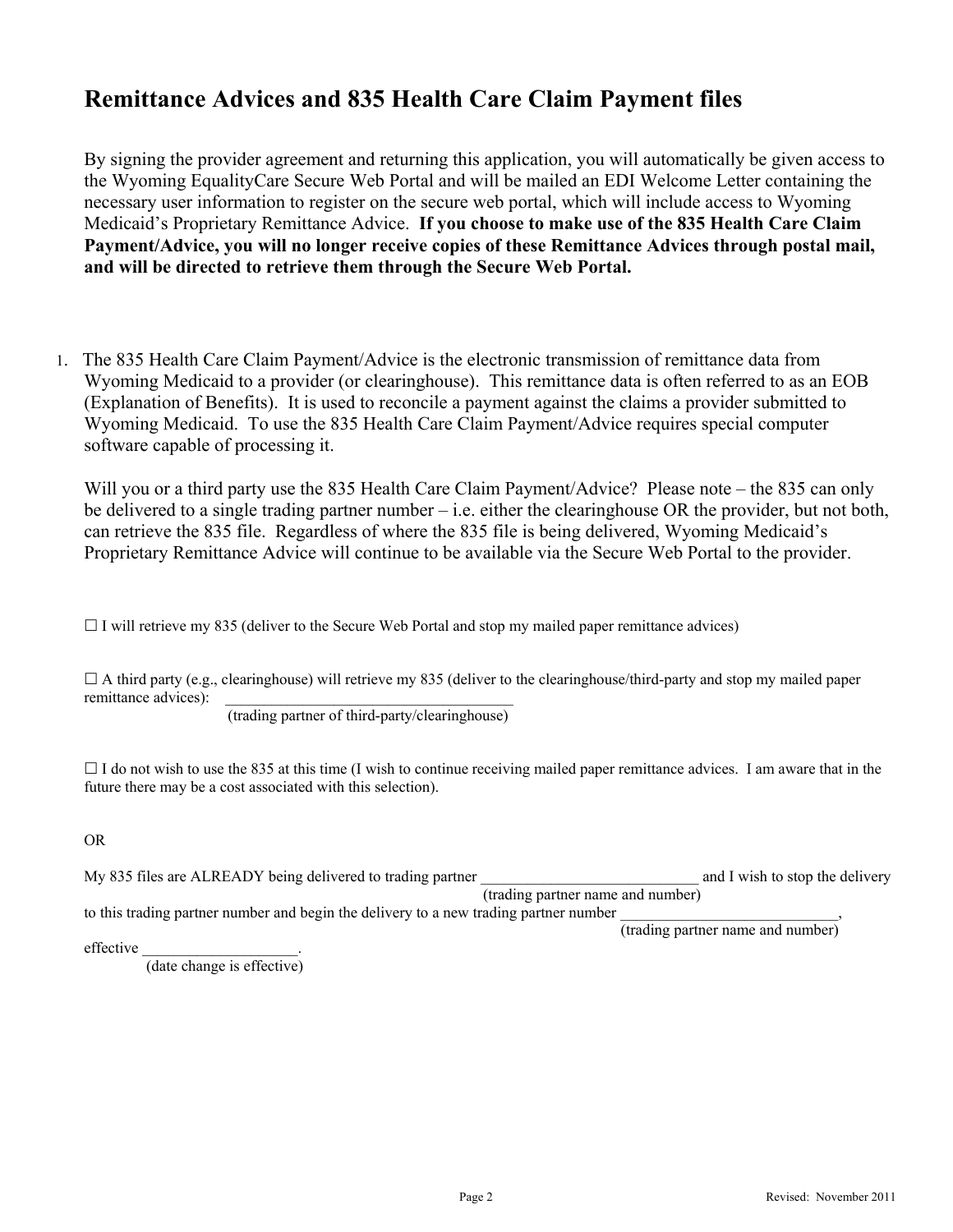## **Claims and other Transactions**

- 1. If you or your organization is already billing claims electronically to Wyoming Medicaid, enter your 5-digit Submitter or 6-digit Trading Partner ID:
- 2. If you are not already submitting your claims or other HIPAA 5010 transactions electronically but wish to OR need to update your submission information, indicate how you would like to submit:

□ Billing Agent

Billing Agent Trading Partner ID:

 $\Box$  Clearinghouse Clearinghouse Trading Partner ID:

- Vendor Supplied Software
	- Vendor Software Trading Partner ID:
- $\square$  Secure Web Portal (free web-based billing application)
	- http://wyequalitycare.acs-inc.com

 $\Box$  WINASAP Billing Software (free PC-based billing software – dial up modem and analog phone line required)

Download the software from http://wyequalitycare.acs-inc.com. Call 800-672-4959, press 3 if you require a CD to be mailed to you instead

### **Agreement**

1. Complete the attached Trading Partner Agreement form.

**Return By Mail To:** 

**ACS – Provider Enrollment PO Box 667 Cheyenne, WY 82003-0667**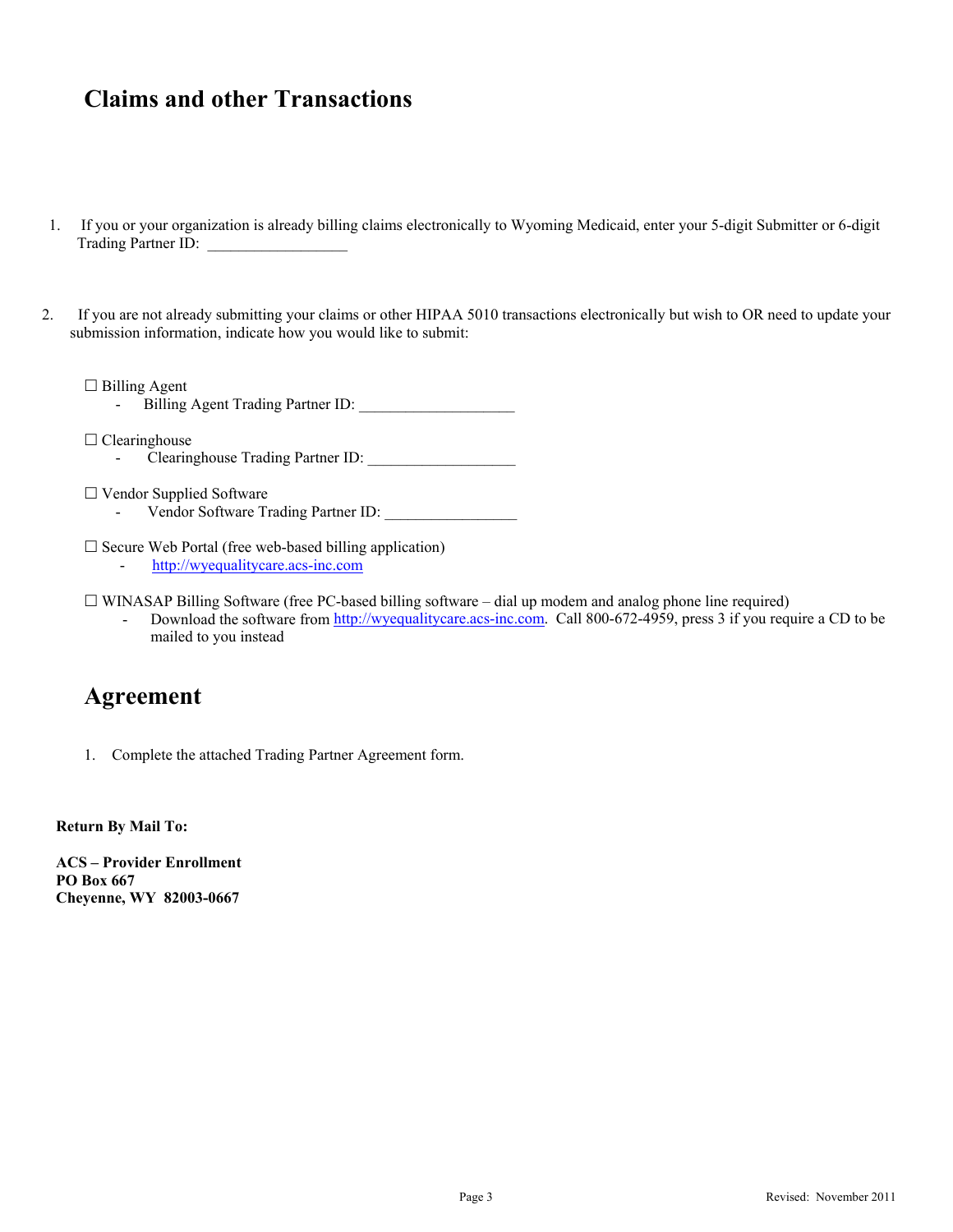#### **ACS EDI GATEWAY, INC. TRADING PARTNER AGREEMENT**

**THIS TRADING PARTNER AGREEMENT**  ("Agreement") is by and between **SUBMITTER**  ("**Submitter**"), and **ACS EDI Gateway, Inc.** ("**Trading**  Partner"), collectively "the Parties."

**Whereas**, Submitter desires to transmit Transactions to Trading Partner for the purpose of submitting data to a Health Plan;

**Whereas**, Trading Partner desires to receive such Transactions for this purpose recognizing that Trading Partner performs such services on behalf of the Health Plan; and

**Whereas**, Submitter is subject to the Transaction and Code Set Regulations with respect to the transmission of such Transactions.

Now, therefore, the Parties agree as follows:

#### **1. Definitions**

Trading Partner means ACS EDI Gateway, Inc.

Submitter means the party identified as "Submitter" on the signature line of this Agreement who is a Health Care Provider as defined in 45 CFR 164.103.

Standard is defined in 45 CFR 160.103.

Transaction is defined in 45 CFR 160.103.

Transactions and Code Set Regulations means those regulations governing the transmission of certain health claims transactions as published by DHHS under HIPAA.

#### **2. Obligations of the Parties Effective Upon Execution of this Agreement by Submitter**

- A. The Parties agree, in regard to any electronic Transactions between them:
	- (1) They will exchange data electronically using only those Transaction types as selected by Submitter on the ACS EDI Gateway, Inc. Trading Partner Enrollment Form (TPEF).
- (2) They will exchange data electronically using only those formats (versions) as specified on the TPEF.
- (3) They will not change any definition, data condition, or use of a data element or segment in a Standard Transaction they exchange electronically.
- (4) They will not add any data elements or segments to the Maximum Defined Data Set.
- (5) They will not use any code or data elements that are not in or are marked as "Not Used" in a Standard's implementation specification.
- (6) They will not change the meaning or intent of a Standard's implementation specification.
- (7) Trading Partner may reject a Transaction submitted by Submitter if the Transaction is not submitted using the data elements, formats, or Transaction types set forth in the TPEF. Trading Partner may refuse to accept any claims from Submitter if Submitter repeatedly submits Transactions which do not meet the criteria set forth in a TPEF or if Submitter repeatedly submits inaccurate or incomplete Transactions to Trading Partner.
- B. Submitter understands that Trading Partner or others may request an exception from the Transaction and Code Set Regulations from DHHS. If an exception is granted, Submitter will participate fully with Trading Partner in the testing, verification, and implementation of a modification to a Transaction affected by the change.
- C. Trading Partner understands that DHHS may modify the Transaction and Code Set Regulations. Trading Partner will modify, test, verify, and implement all modifications or changes required by DHHS using a schedule mutually agreed upon by Submitter and Trading Partner.
- D. Neither Submitter nor Trading Partner accepts responsibility for technical or operational difficulties that arise out of third party service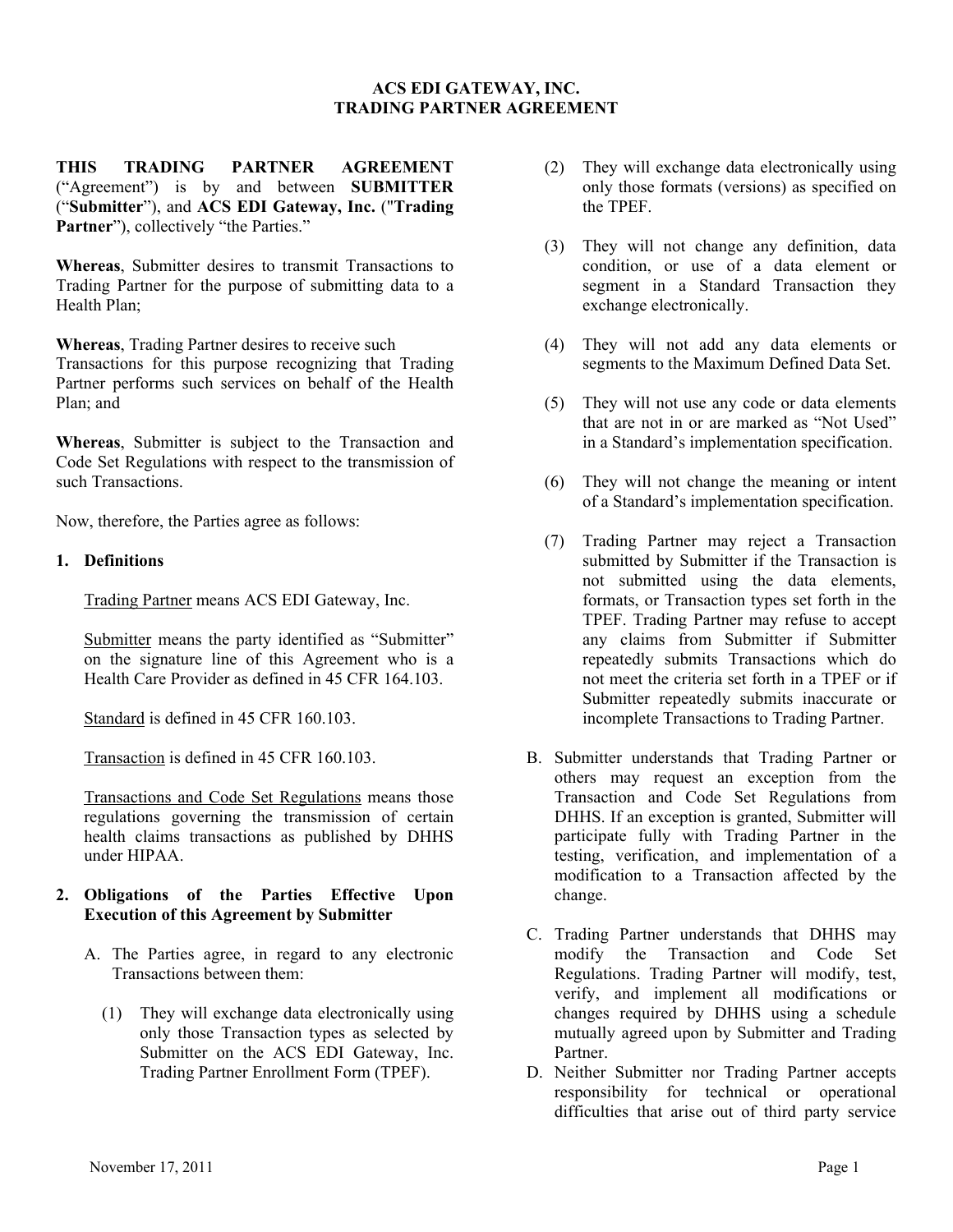providers' business obligations and requirements that undermine Transaction exchange between Submitter and Trading Partner.

- E. Submitter and Trading Partner will exercise diligence in protection of the identity, content, and improper access of business documents exchanged between the two parties. Submitter and Trading Partner will make reasonable efforts to protect the safety and security of individually assigned identification numbers that are contained in transmitted business documents and used to authenticate relationships between the parties.
- F. Wyoming Medicaid may publish data clarifications ("Medicaid Provider Manuals") to complement the ASC X12N Standards for Electronic Data Interchange Technical Report Type 3 (TR3). Submitter should use Medicaid Provider Manuals in conjunction with the TR3 documents available at a http://wyequalitycare.acs-inc.com/manuals.html and http://www.wpc-edi.com, respectively.
- G. Transactions are considered properly received only after accessibility is established at the designated machine of the receiving party. Once transmissions are properly received, the receiving party will promptly transmit an electronic acknowledgment that conclusively constitutes evidence of properly received transactions. Each party will subject information to a virus check before transmission to the other party.
- H. Each party will implement and maintain appropriate policies and procedures and mechanisms to protect the confidentiality and security of PHI transmitted between the parties.

#### **3. Miscellaneous**

A. This Agreement is effective on the date last signed below. This Agreement shall continue until such time as either party elects to give written notice of termination to the other party or termination of Transaction services provided by Trading Partner to Submitter, whichever is earlier.

- B. This Agreement incorporates, by reference, any written agreements between the parties relating to the subject matter hereof.
- C. This Agreement shall be interpreted consistently with all applicable federal and state privacy laws. In the event of a conflict between applicable laws, the more stringent law shall be applied. This Agreement and all disputes arising from or relating in any way to the subject matter of this Agreement shall be governed by and construed in accordance with Florida law, exclusive of conflicts of law principles. THE EXCLUSIVE JURISDICTION FOR ANY LEGAL PROCEEDING REGARDING THIS AGREEMENT SHALL BE IN THE COURTS OF THE STATE OF FLORIDA AND THE PARTIES HEREBY EXPRESSLY SUBMIT TO SUCH JURISDICTION.
- D. Unless otherwise prohibited by statute, the parties agree that this Agreement shall not be affected by any state's enactment or adoption of the Uniform Computer Information Transaction Act, Electronic Signature or any other similar state or federal law. Each party agrees to comply with all other applicable state and federal laws in carrying out its responsibilities under this Agreement.
- E. This Agreement is entered into solely between, and may be enforced only by, Submitter and Trading Partner. This Agreement shall not be deemed to create any rights in third parties or to create any obligations of Submitter or Trading Partner to any third party.
- F. NO WARRANTIES, EXPRESS OR IMPLIED, ARE PROVIDED BY TRADING PARTNER UNDER THIS AGREEMENT. TRADING PARTNER'S MAXIMUM AGGREGATE LIABILITY FOR DAMAGES FOR ANY AND ALL CAUSES WHATSOEVER ARISING OUT OF THIS AGREEMENT, REGARDLESS OF THE MANNER IN WHICH CLAIMED OR THE FORM OF ACTION ALLEGED, IS LIMITED TO THE AMOUNT(S) PAID TO TRADING PARTNER BY SUBMITTER UNDER THIS AGREEMENT.